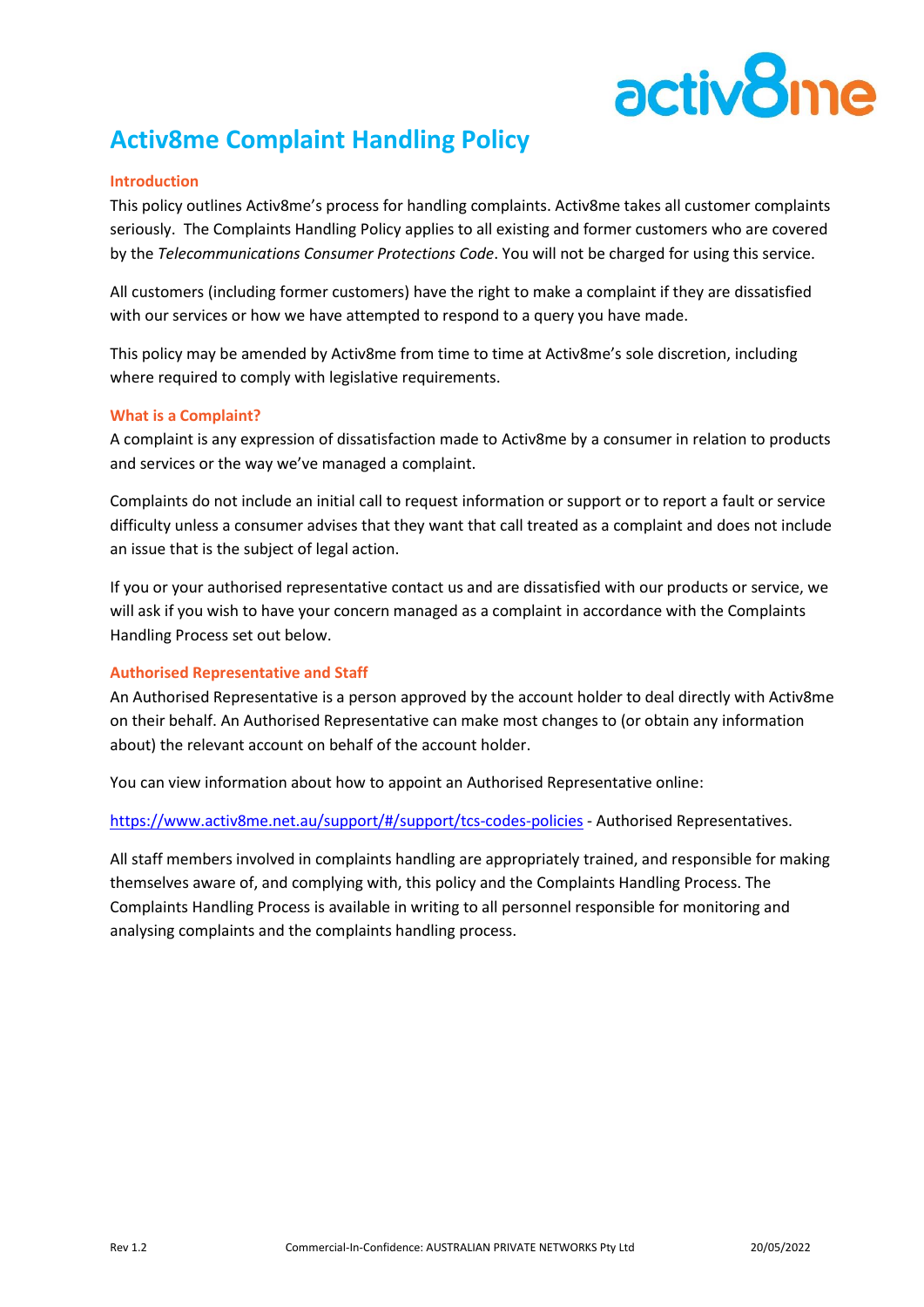# **Types of Complaints**

Complaints are classified into different categories. Some complaints will be considered urgent, which means we will attempt to resolve them within two business days.

Urgent Complaints include:

- Where the consumer has (or is living with someone who has) a diagnosed life-threatening medical condition, and whose life may be at risk without access to the relevant service;
- Where the consumer will have or has had their service disconnected due to an internal error; and
- Where the consumer has come under Activ8me's financial hardship policy and then raised a complaint.

### **Complaints Handling Process**

We will endeavour to resolve your complaint at the time it is raised with us, however, some situations may require further assessment.

#### *Receipt and Acknowledgement*

We will immediately acknowledge all complaints made by phone. All other complaints made by email, post, fax or lodged through our website will be acknowledged within two business days of receipt. When we acknowledge your complaint, we will provide you with information on how to obtain the complaint handling process summary, a reference number, and the time frame in resolving your complaint.

#### *Initial Assessment and Investigation*

The time we spend investigating a complaint is determined by its seriousness and complexity, and we're committed to resolving complaints as soon as possible. Our investigation process begins as soon as we become aware of your complaint by conducting our initial assessment.

All information required to investigate the complaint will generally be gathered within two business days, however, you will be notified if further time is required and be advised of any delays to proposed timeframes.

#### *Response to Complaint and Proposed Resolution*

We will always attempt to resolve any complaint at the first point of contact, by ensuring our Customer Support Centre are trained to understand potential remedies available to resolve the complaint.

For urgent complaints, we aim to have a resolution to you within two business days, however, sometimes urgent complaints may not be able to be resolved within two business days. Where additional time will be required, we will contact you prior to the two business days elapsing and inform you the reason for the delay, provide a new timeframe for resolving the complaint and external dispute resolution options including the Telecommunications Industry Ombudsman (*TIO*).

For non-urgent complaints we aim to implement an agreed resolution for you within 10 business days.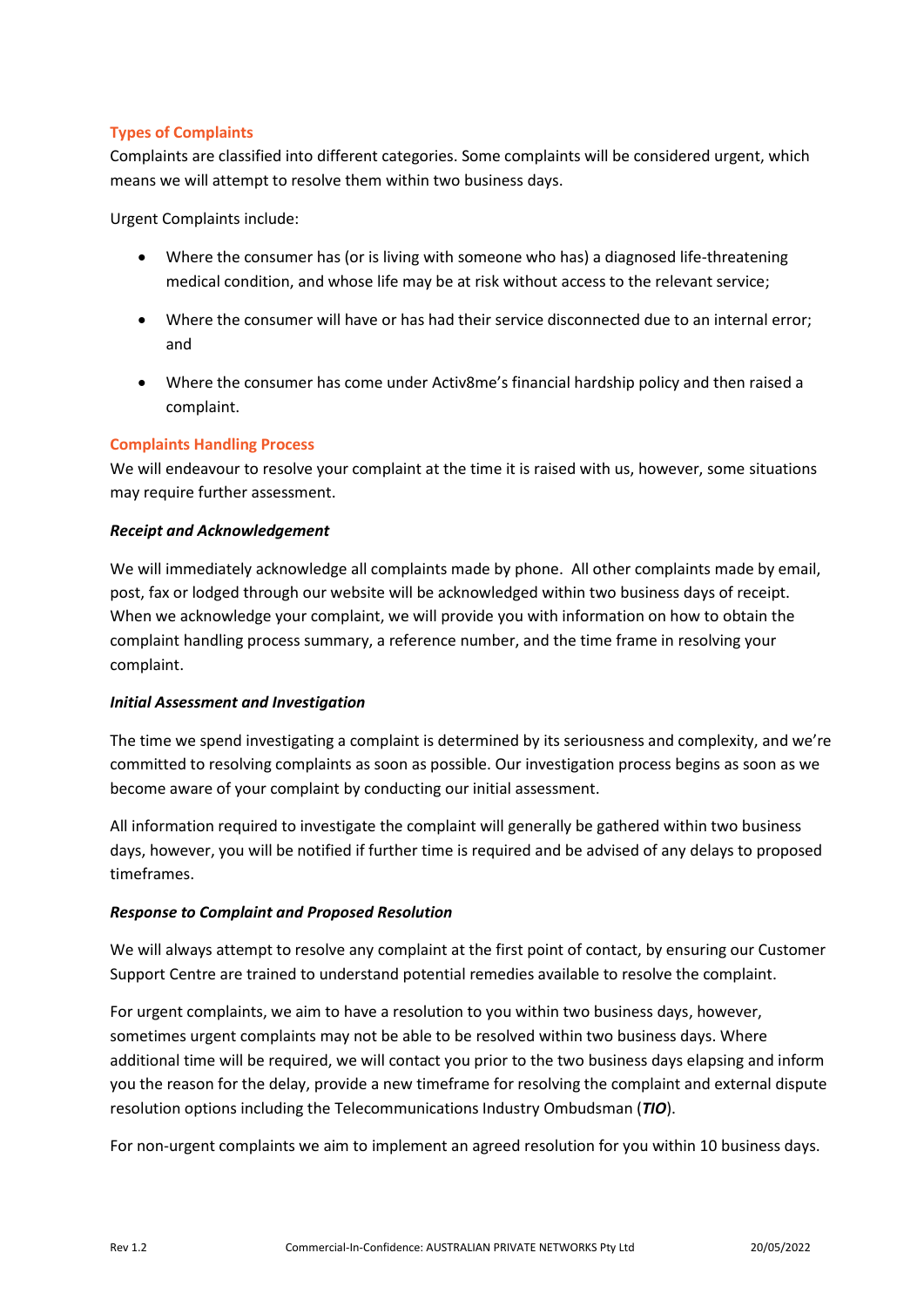However, if the issue is complex (for example, where the issue involves third party vendors), we may need extra time to resolve your complaint. If, however, the delay is longer than 15 business days, we will contact you and explain the cause of the delay and the projected timeframe for resolving the complaint.

Should you wish to accept our proposed resolution, we will aim to complete all steps to implement that agreed resolution within 10 business days. We will not close the complaint unless it has been accepted by you or your Authorised Representative.

You will also have the option to refer your complaint to an external dispute resolution process if the delay is not caused by a notified mass outage of service. Further information about external dispute resolution can be found below.

#### *Implementation of Agreed Resolution and Closing Complaints*

Once the resolution is agreed upon, it will be implemented within the applicable time frame of receiving the complaint. If we cannot meet the time frame, we will notify you before the time has passed.

Activ8me will confirm with you the resolution has been implemented and the complaint will be closed.

#### **Internal Escalation**

Activ8me has an internal escalation process. You can request an internal escalation of your complaint if you believe your complaint should be classified as urgent or the initial response time in handling your complaint is not adequate.

This process is generally handled by a supervisor or a case manager. When you request this escalation, we will provide you with our internal escalation process and your options for external dispute resolution within two business days.

#### **What happens if you're not happy with the outcome and external dispute resolution**

If you are not happy with the way your complaint was addressed, you can make a complaint to the TIO by going to [www.tio.com.au](http://www.tio.com.au/) or contacting them on 1800 062 058.

For broader telecommunications issues that may fall outside of the jurisdiction of the TIO, you can contact the Australian Communication and Media Authority (ACMA).

We will not cancel your service for the sole reason that you were unable to resolve the complaint directly with us and pursued options for external dispute resolution.

#### **Vexatious or frivolous complaints**

We will not dismiss complaints as frivolous or vexatious without exhausting all possible options to resolve the complaint in accordance with our processes. If your behaviour or complaint is considered frivolous or vexatious, we will provide you with written reasons for why we consider this to be the case within five business days of making this decision, along with details of the external dispute resolution process. If you request for information in writing, we will provide this in five business days.